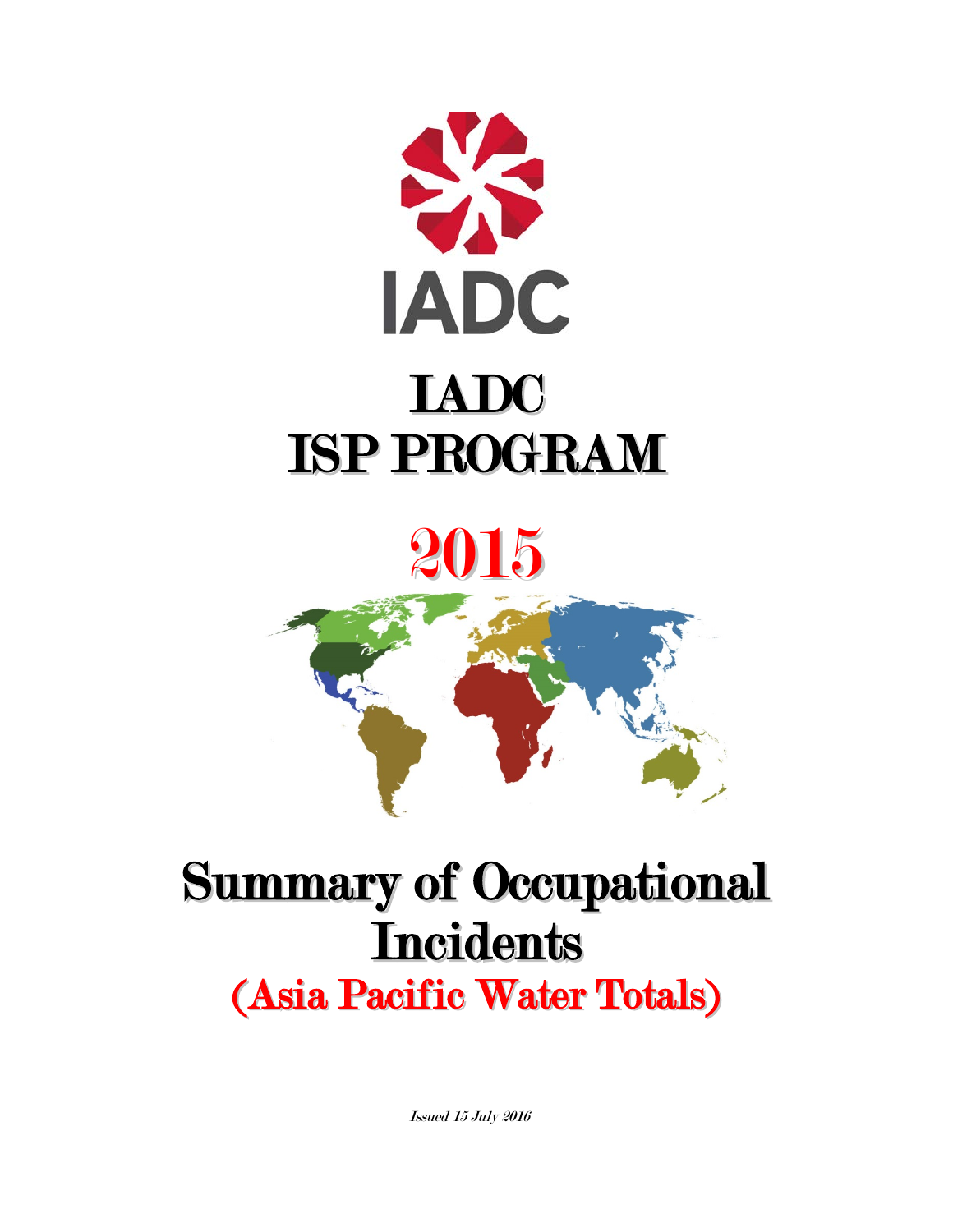

# Table of Contents

**(Table of Contents is Hyperlinked, Just click on Topic & go)**

| Asia Pacific Water Total Recordable Incidents by Incident Type (Chart 8) 9     |  |
|--------------------------------------------------------------------------------|--|
| Asia Pacific Water Total Lost Time Incidents by Equipment (Chart 9) 10         |  |
| Asia Pacific Water Total Recordable Incidents by Equipment (Chart 10) 11       |  |
| Asia Pacific Water Total Lost Time Incidents by Operation (Chart 11) 12        |  |
| Asia Pacific Water Total Recordable Incidents by Operation (Chart 12) 13       |  |
| Asia Pacific Water Total Lost Time Incidents by Location (Chart 13)  14        |  |
| Asia Pacific Water Total Recordable Incidents by Location (Chart 14) 15        |  |
| Asia Pacific Water Total Lost Time Incidents by Time in Service (Chart 15) 16  |  |
| Asia Pacific Water Total Recordable Incidents by Time in Service (Chart 16) 17 |  |
| Asia Pacific Water Total Lost Time Incidents by Time of Day (Chart 17) 18      |  |
| Asia Pacific Water Total Recordable Incidents by Time of Day (Chart 18) 19     |  |
|                                                                                |  |
|                                                                                |  |
| IADC 2015 ASIA PACIFIC WATER PARTICIPANT DETAIL BY CATEGORY (TABLE 2) 22       |  |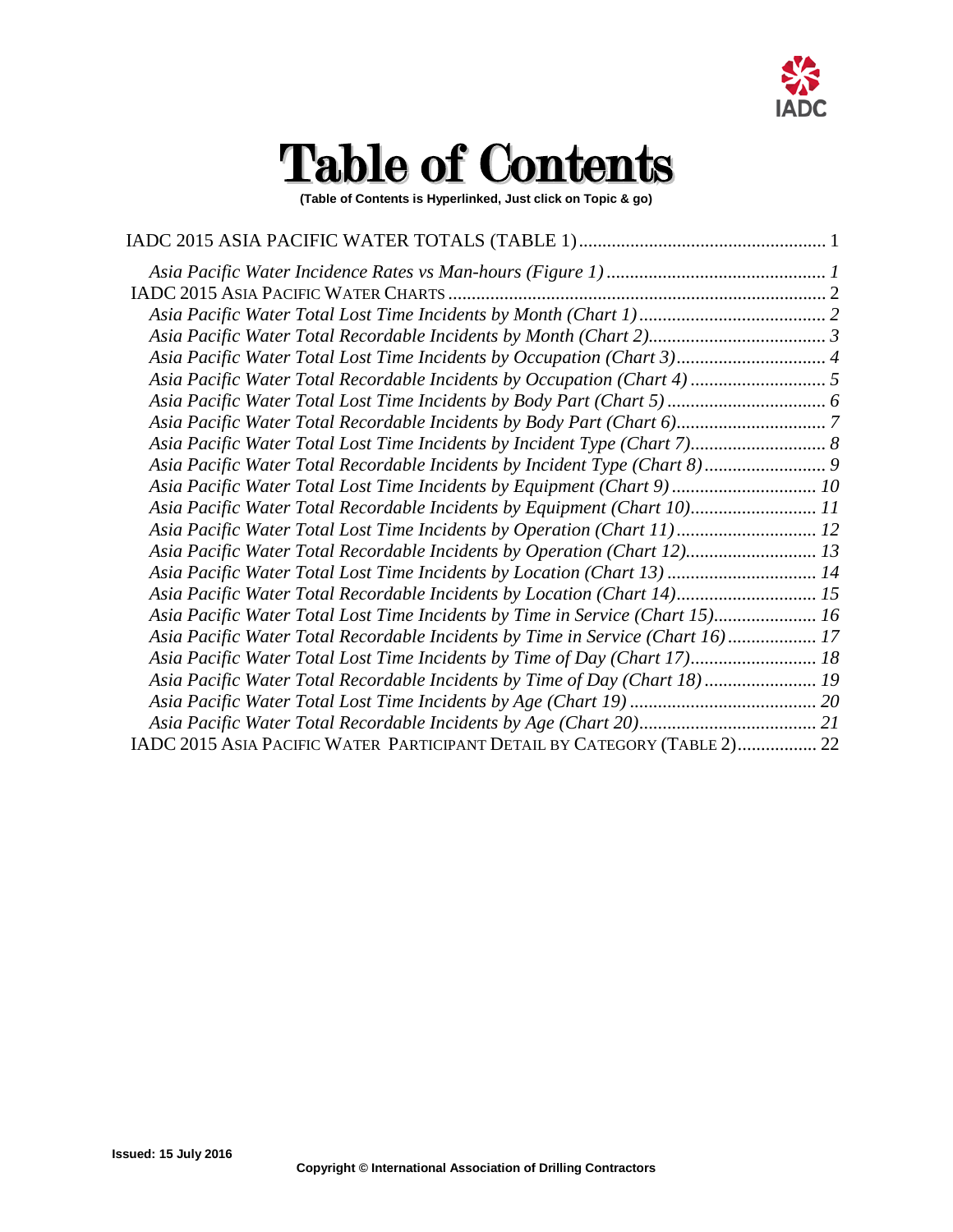

### **IADC 2015 Asia Pacific Water Totals (Table 1)**

<span id="page-2-0"></span>

|                                          | Totals     |
|------------------------------------------|------------|
| <b>Total Man-hours</b>                   | 44,518,774 |
| <b>Total Medical Treatment Incidents</b> | 25         |
| <b>Total Restricted Work Incidents</b>   | 15         |
| <b>Total Lost Time Incidents</b>         | $12 \,$    |
| <b>Total Fatalities</b>                  | 0          |
| <b>Total Recordables</b>                 | 52         |
| <b>MTO Incidence Rate</b>                | 0.11       |
| <b>RWC Incidence Rate</b>                | 0.07       |
| <b>LTI Incidence Rate</b>                | 0.05       |
| <b>LTI Frequency Rate</b>                | 0.27       |
| <b>DART Incidence Rate</b>               | 0.12       |
| <b>DART Frequency Rate</b>               | 0.61       |
| <b>Recordable Incidence Rate</b>         | 0.23       |
| <b>Recordable Frequency Rate</b>         | 1.17       |

MEDICAL TREATMENT INCIDENCE RATE = MTOs X 200,000 / MANHOURS (LTIs NOT INCLUDED) RESTRICTED WORK INCIDENCE RATE = RWCs X 200,000 / MANHOURS (LTIs NOT INCLUDED) LOST TIME INCIDENCE RATE -( LTIs+FTLs) X 200,000 / MANHOURS LOST TIME FREQUENCY RATE = (LTIs+FTLs) X 1,000,000 / MANHOURS DART INCIDENCE RATE - (LTIs+FTLs+RWCs) X 200,000 / MANHOURS DART INCIDENCE RATE - (LTIs+FTLs+RWCs) X 1,000,000 / MANHOURS RECORDABLE INCIDENCE RATE = RECORDABLES X 200,000 / MANHOURS RECORDABLE FREQUENCY RATE = RECORDABLES X 1,000,000 / MANHOURS



<span id="page-2-1"></span>

**Asia Pacific Water Incidence Rates vs Man-hours (Figure 1)**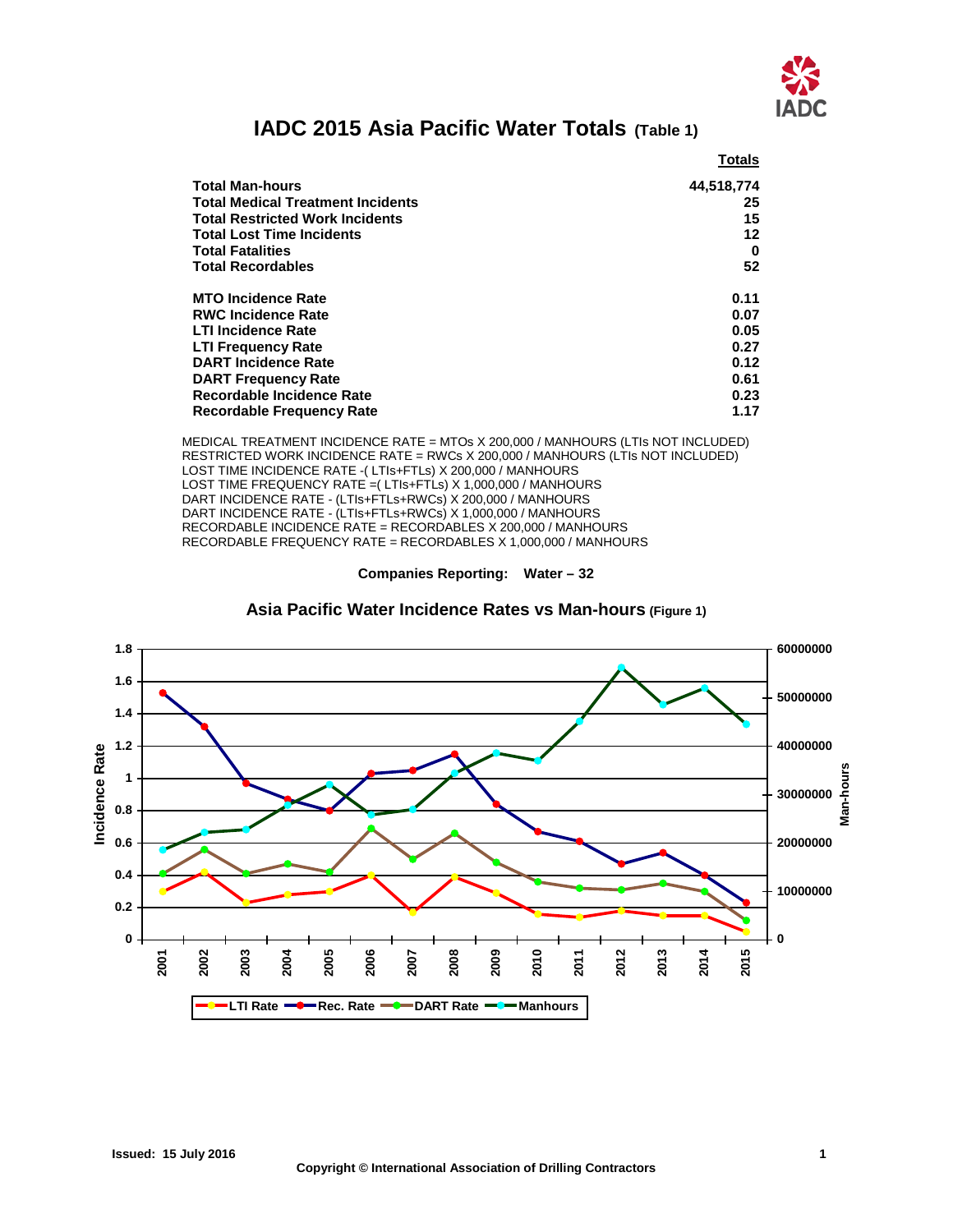

#### **IADC 2015 Asia Pacific Water Charts Asia Pacific Water Total Lost Time Incidents by Month (Chart 1) Based on 11 Incidents**

<span id="page-3-1"></span><span id="page-3-0"></span>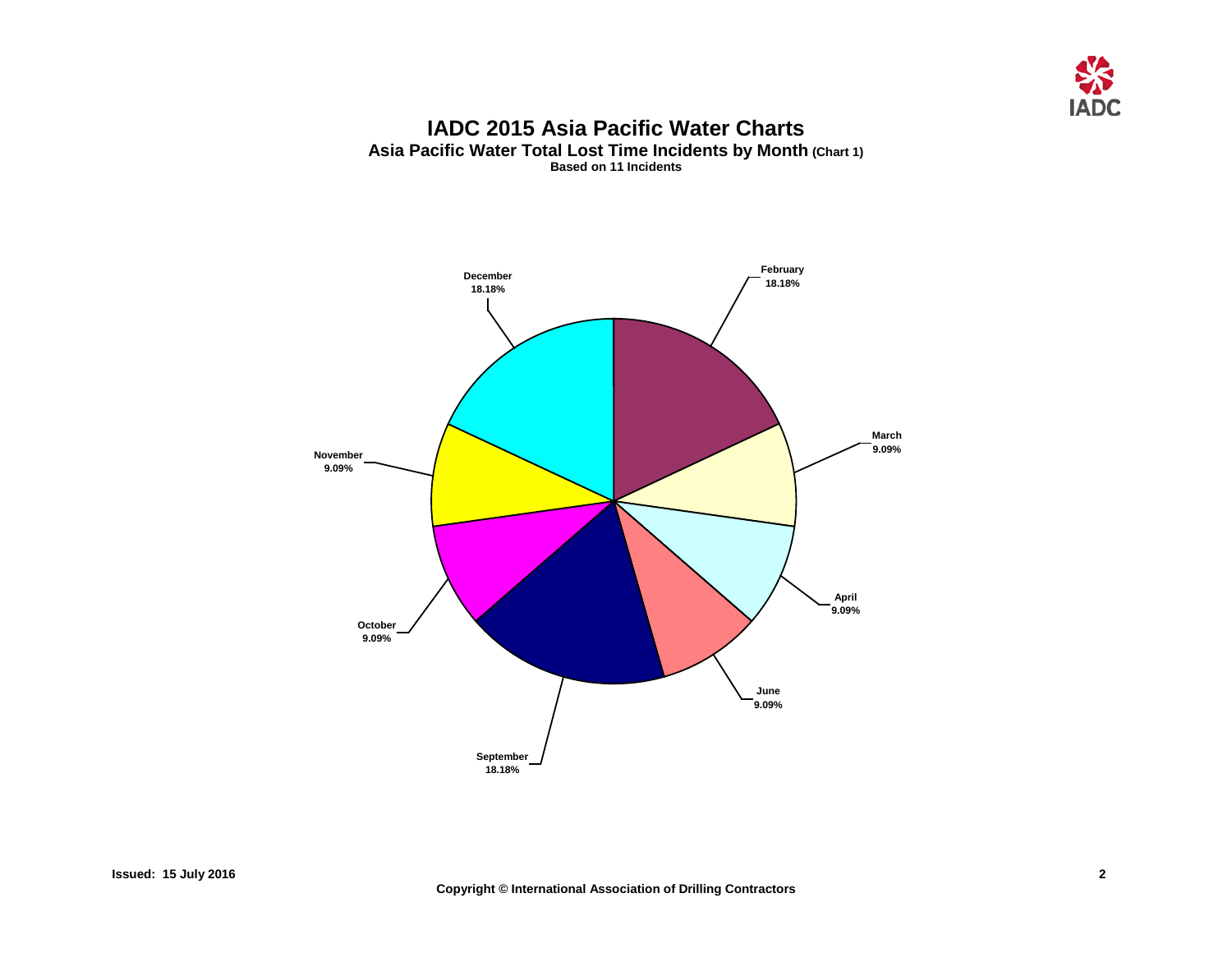

#### **Asia Pacific Water Total Recordable Incidents by Month (Chart 2) Based on 49 Incidents**

<span id="page-4-0"></span>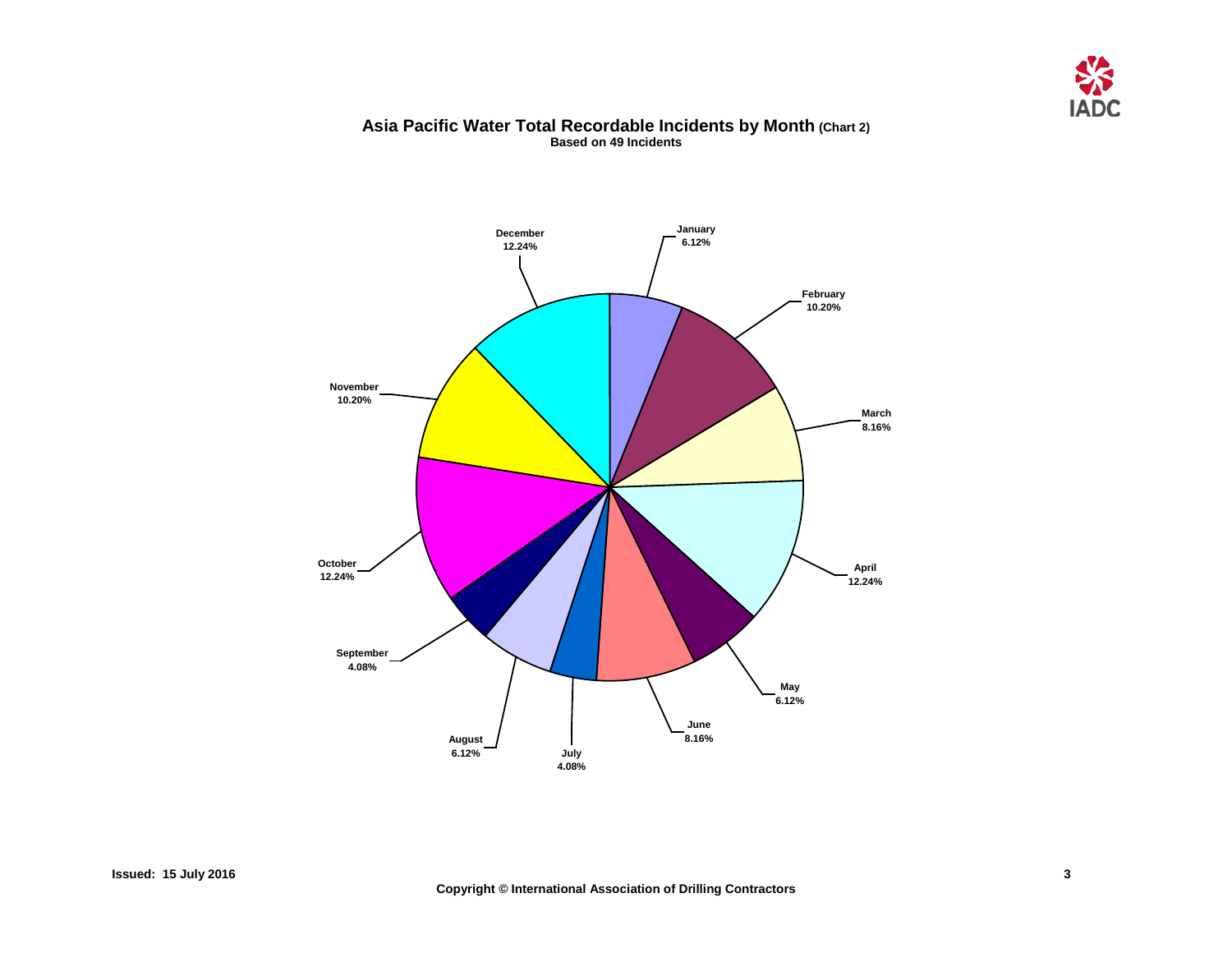

#### **Asia Pacific Water Total Lost Time Incidents by Occupation (Chart 3) Based on 11 Incidents**

<span id="page-5-0"></span>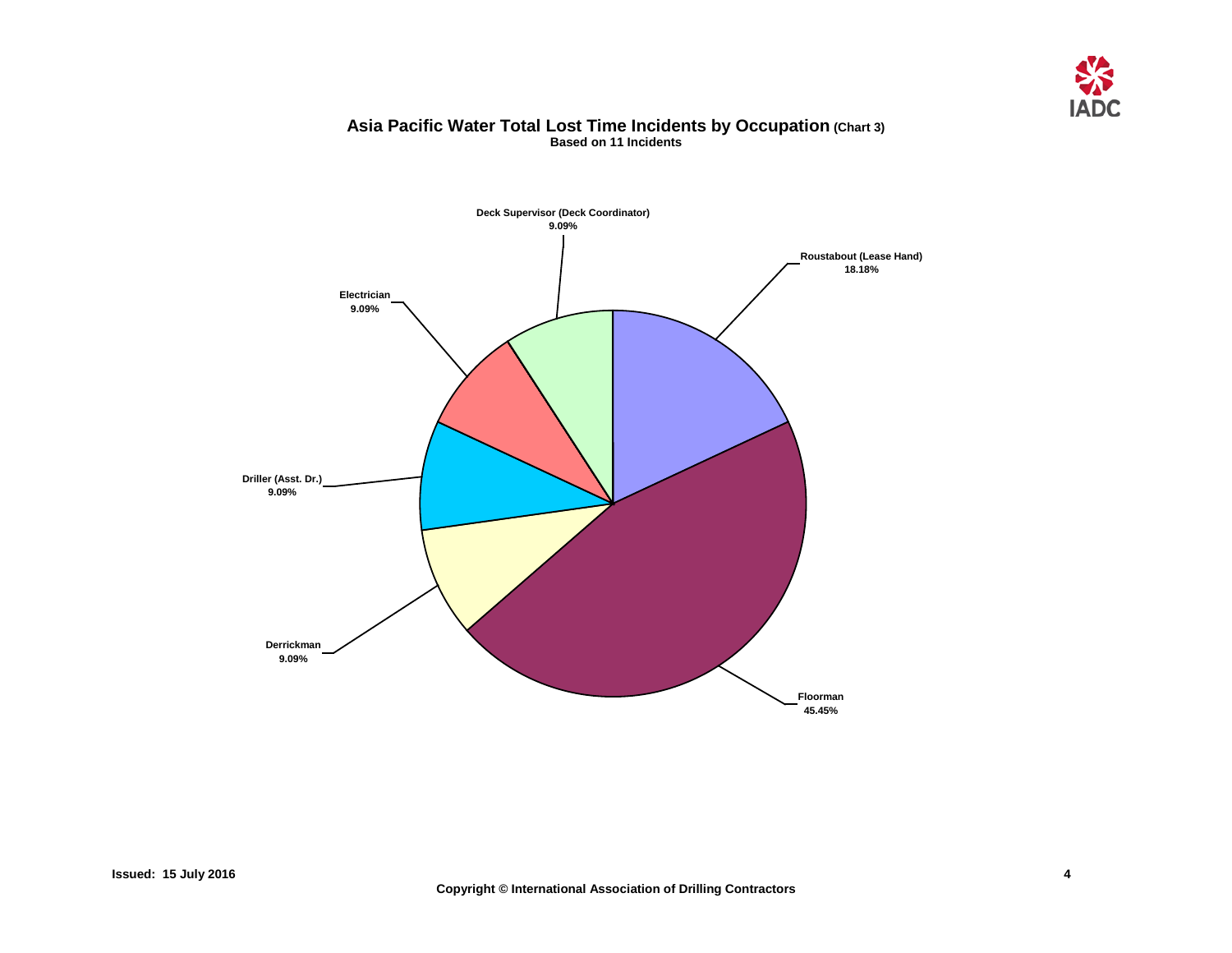

### <span id="page-6-0"></span>**Catering / Camp Personnel 2.08% Deck Supervisor (Deck Coordinator) 4.17% Subsea Engineer 6.25% Welder 2.08% Superintendent/other Supervisors 2.08% Mechanic 4.17% Electrician 4.17% Toolpusher (Asst.TP, Tourpusher) 4.17% Driller (Asst. Dr.) 12.50% Derrickman 10.42% Floorman 20.83% Roustabout (Lease Hand) 22.92% Rig Helper 2.08% Barge Engineer/Ballast Control Op. 2.08%**

#### **Asia Pacific Water Total Recordable Incidents by Occupation (Chart 4) Based on 49 Incidents**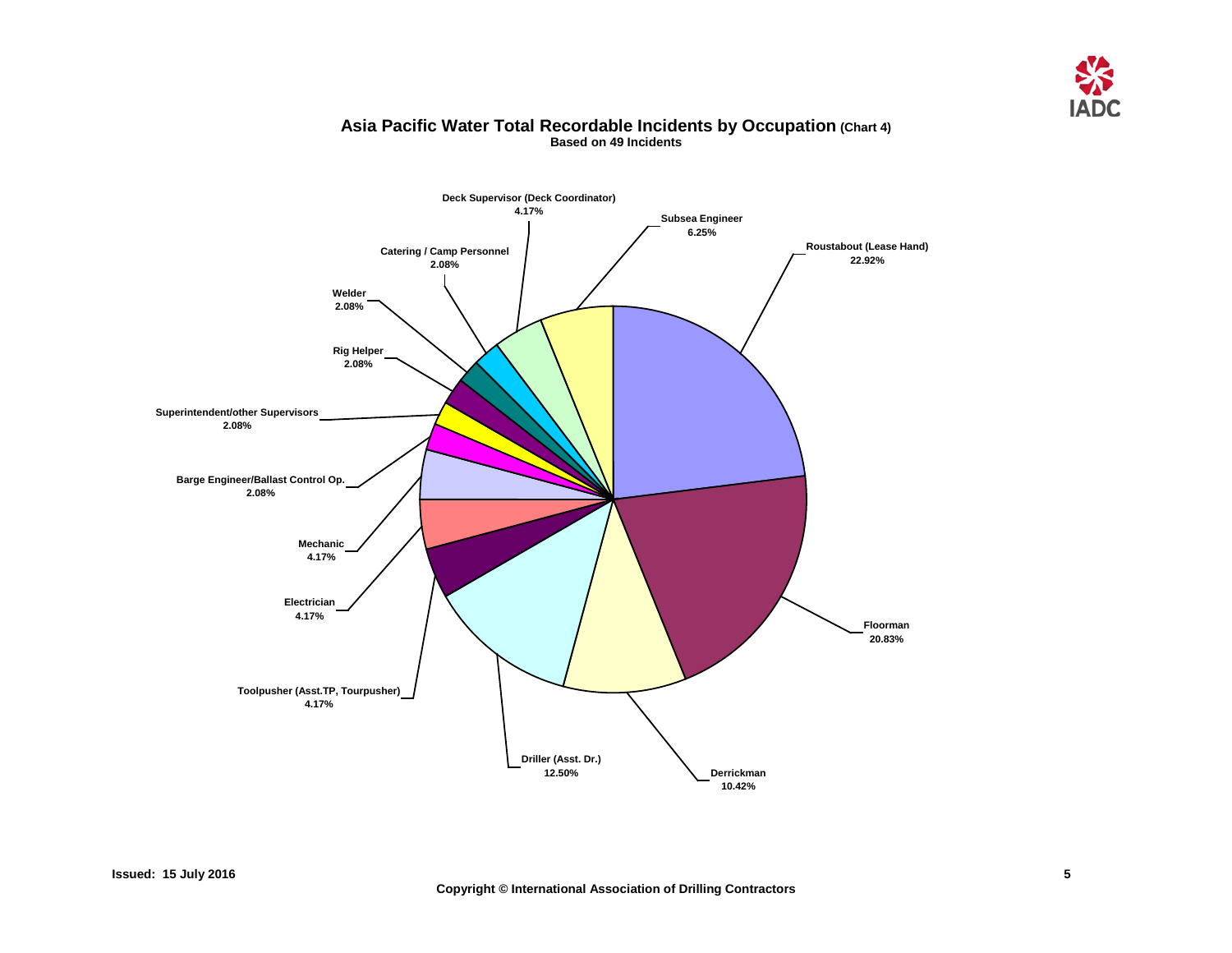

## <span id="page-7-0"></span>**Digestive/Internal 9.09% Shoulder(s) 9.09% Feet/Ankles 9.09% Leg(s) 18.18% Finger(s) 27.27% Hand(s) / Wrist(s) 9.09% Arm(s) 9.09% Eyes (eyelid) 9.09%**

#### **Asia Pacific Water Total Lost Time Incidents by Body Part (Chart 5) Based on 11 Incidents**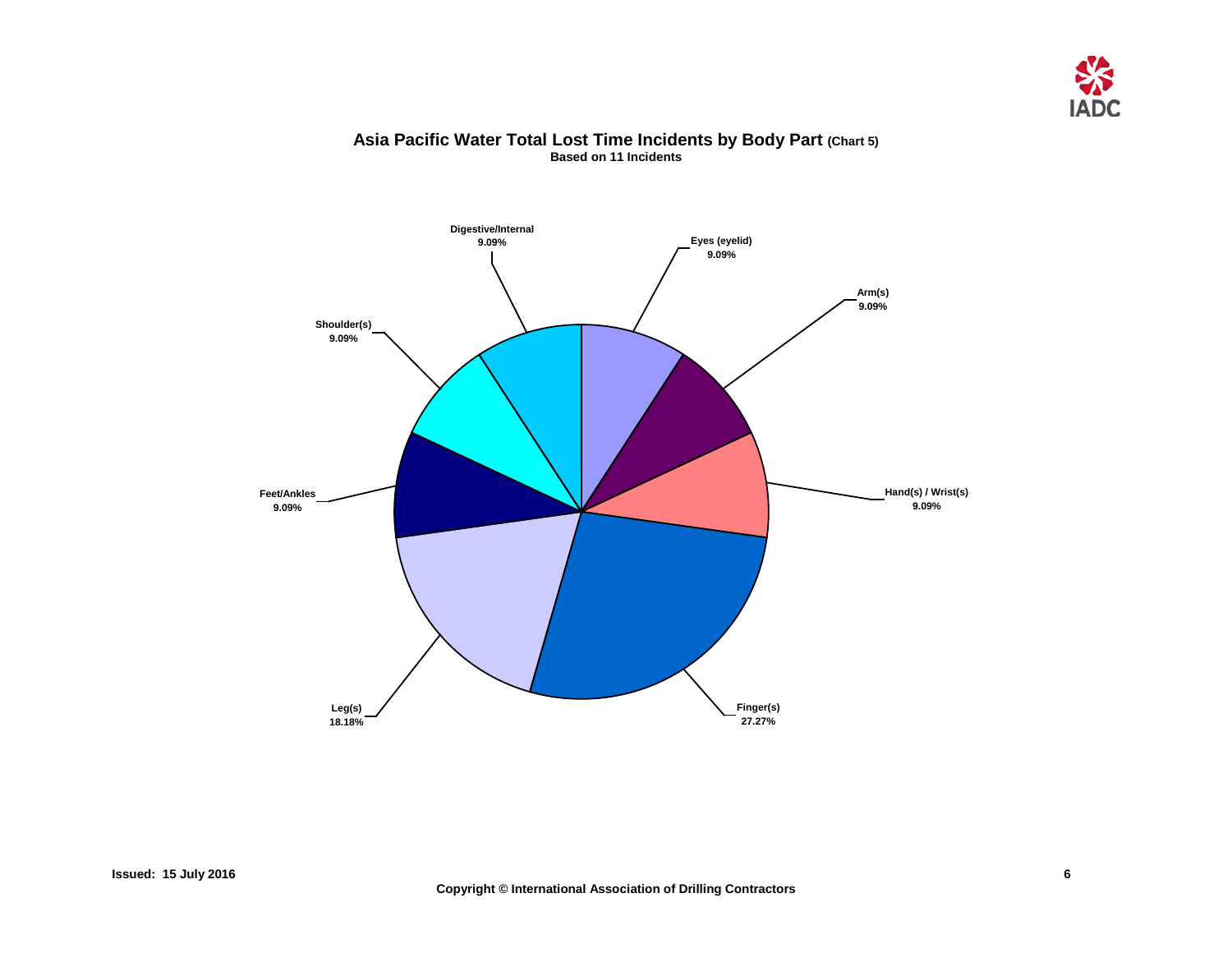

#### **Asia Pacific Water Total Recordable Incidents by Body Part (Chart 6) Based on 47 Incidents**

<span id="page-8-0"></span>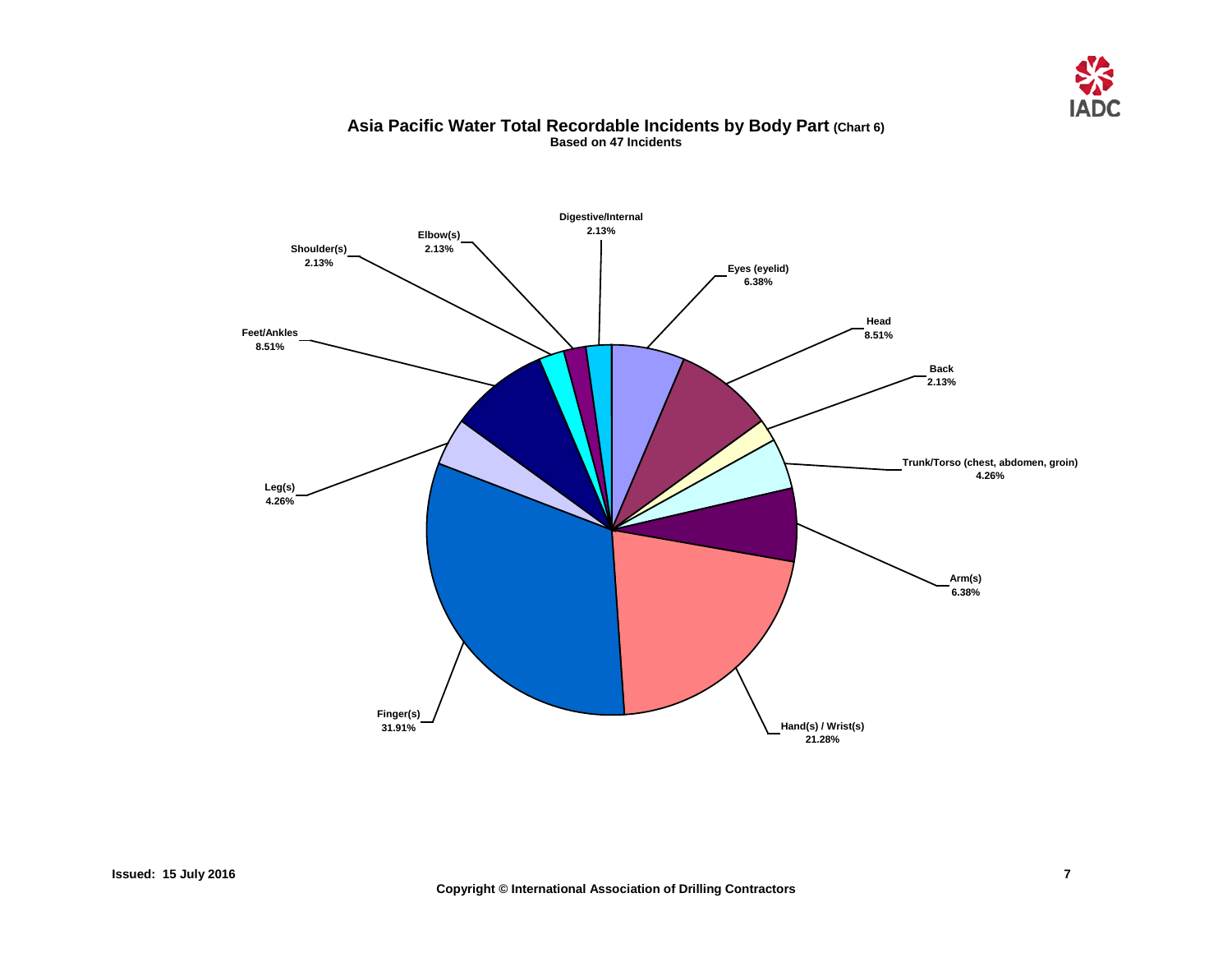

#### **Asia Pacific Water Total Lost Time Incidents by Incident Type (Chart 7) Based on 11 Incidents**

<span id="page-9-0"></span>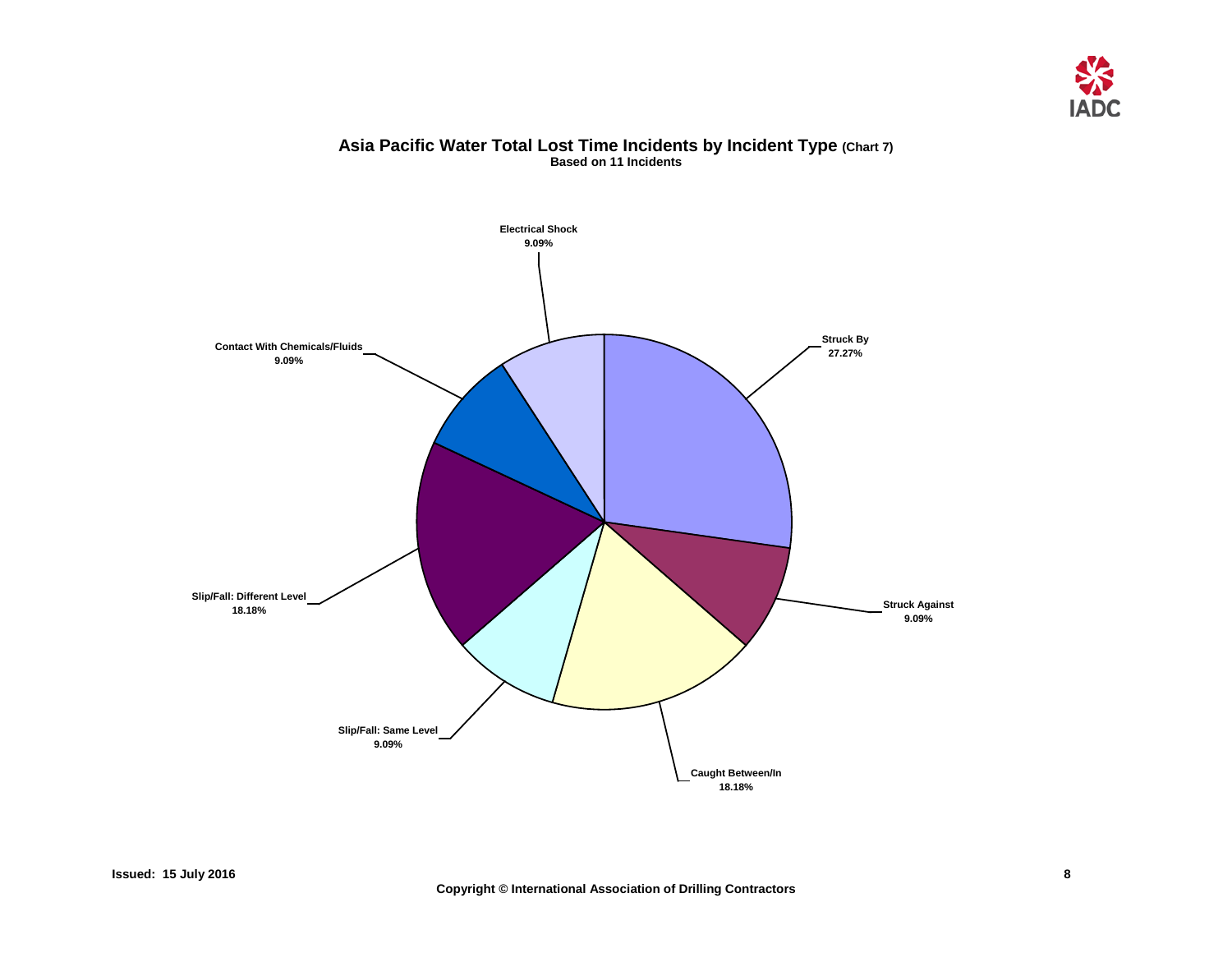

#### **Asia Pacific Water Total Recordable Incidents by Incident Type (Chart 8) Based on 47 Incidents**

<span id="page-10-0"></span>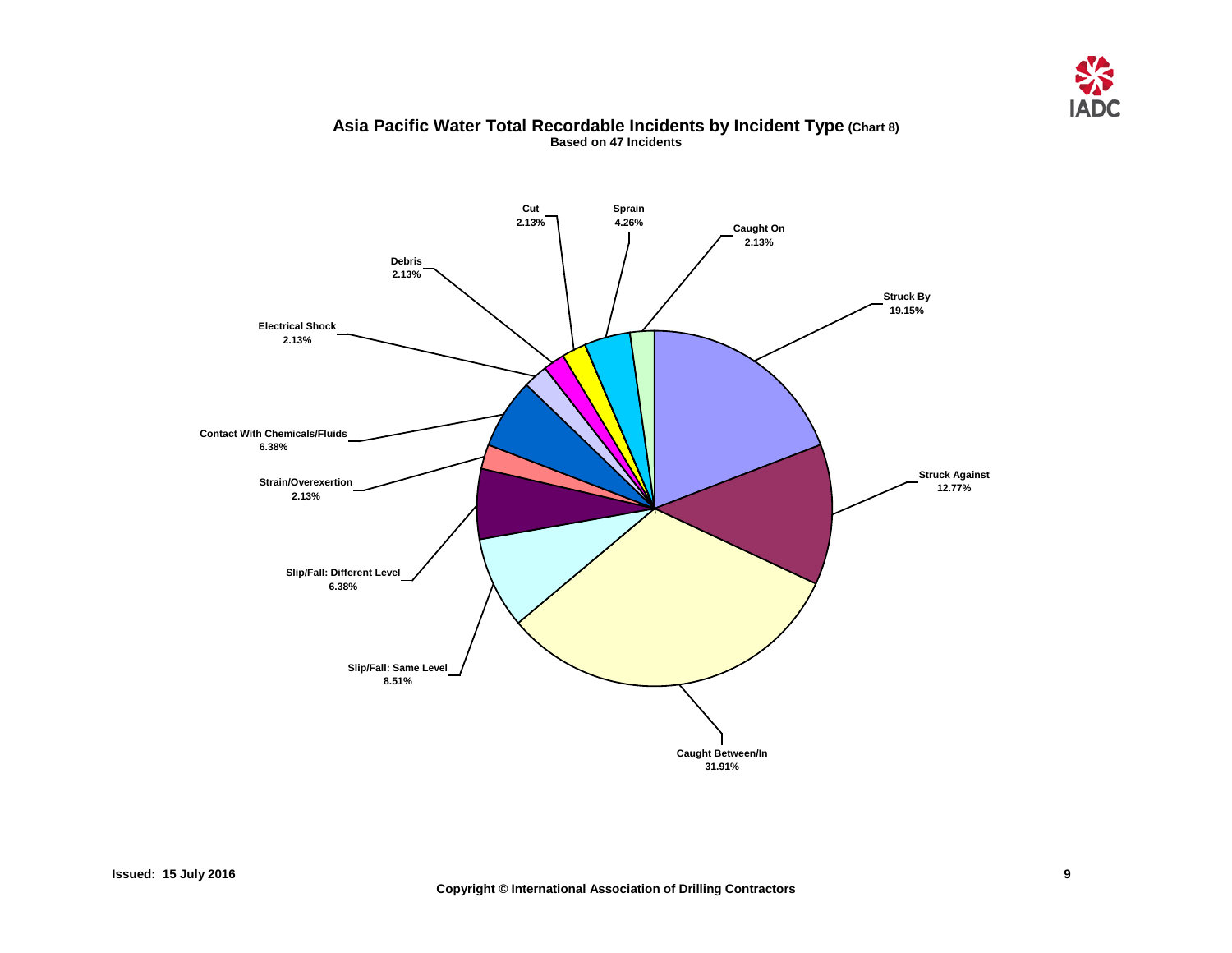

<span id="page-11-0"></span>

#### **Asia Pacific Water Total Lost Time Incidents by Equipment (Chart 9) Based on 11 Incidents**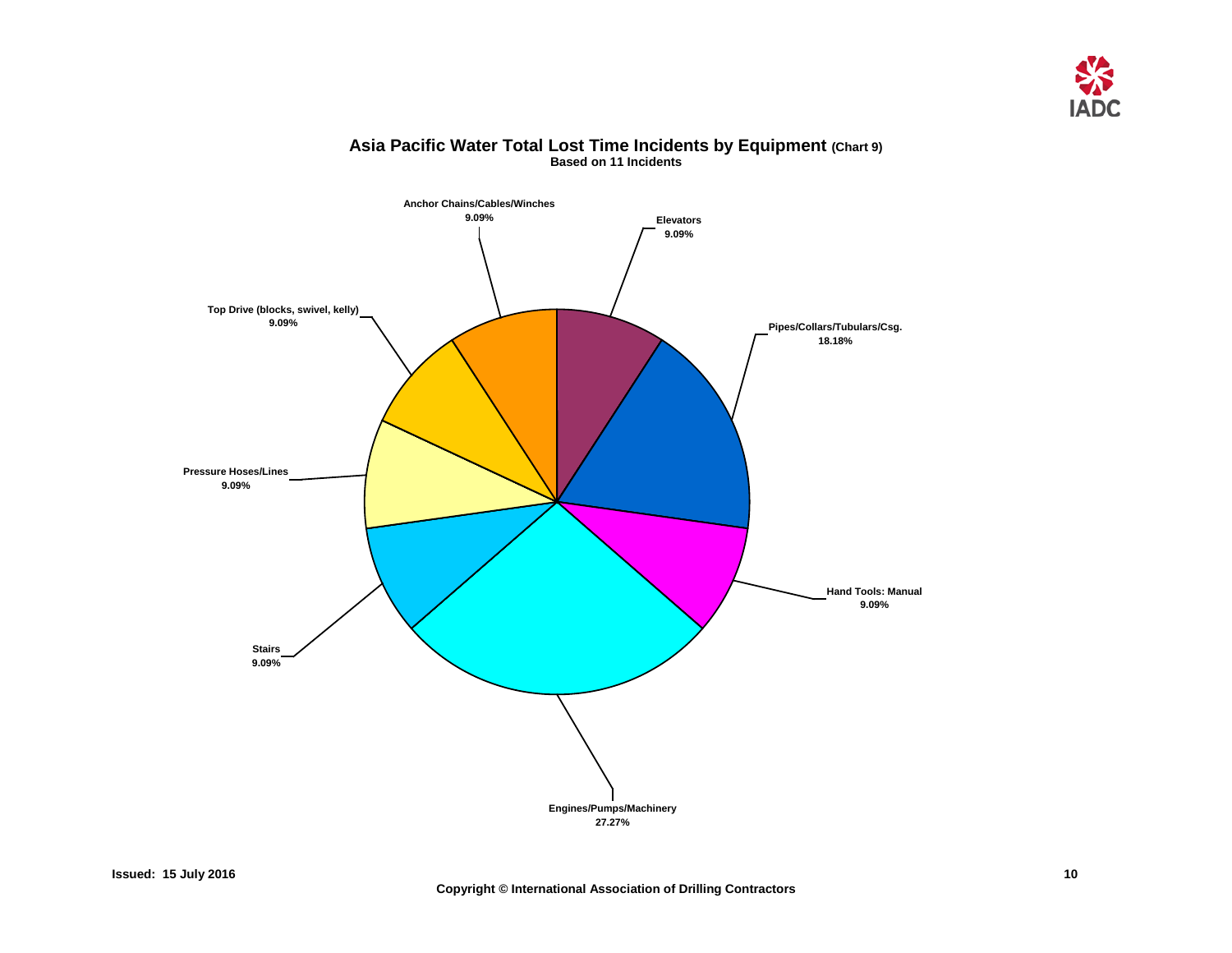

<span id="page-12-0"></span>

#### **Asia Pacific Water Total Recordable Incidents by Equipment (Chart 10) Based on 48 Incidents**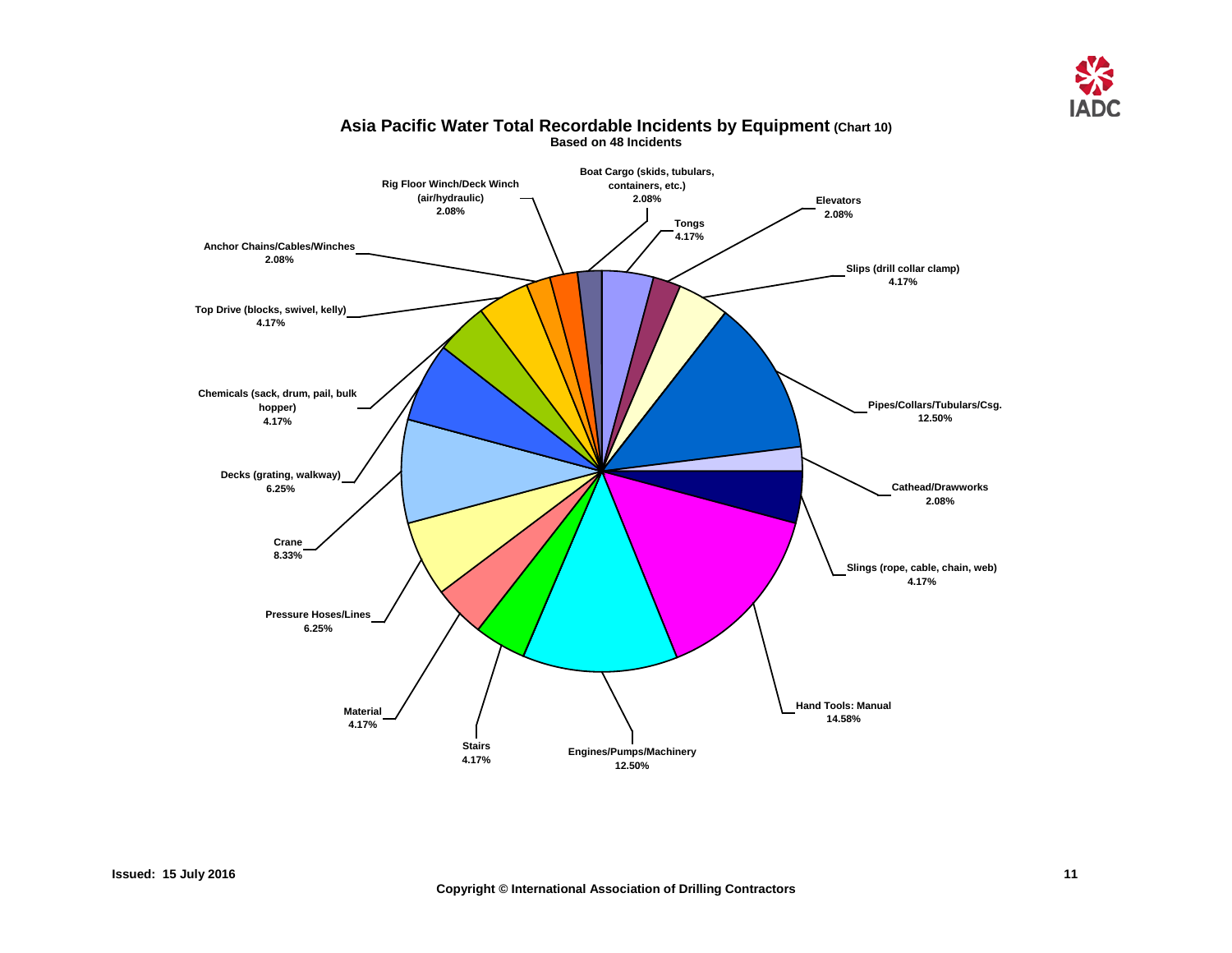

#### **Asia Pacific Water Total Lost Time Incidents by Operation (Chart 11) Based on 11 Incidents**

<span id="page-13-0"></span>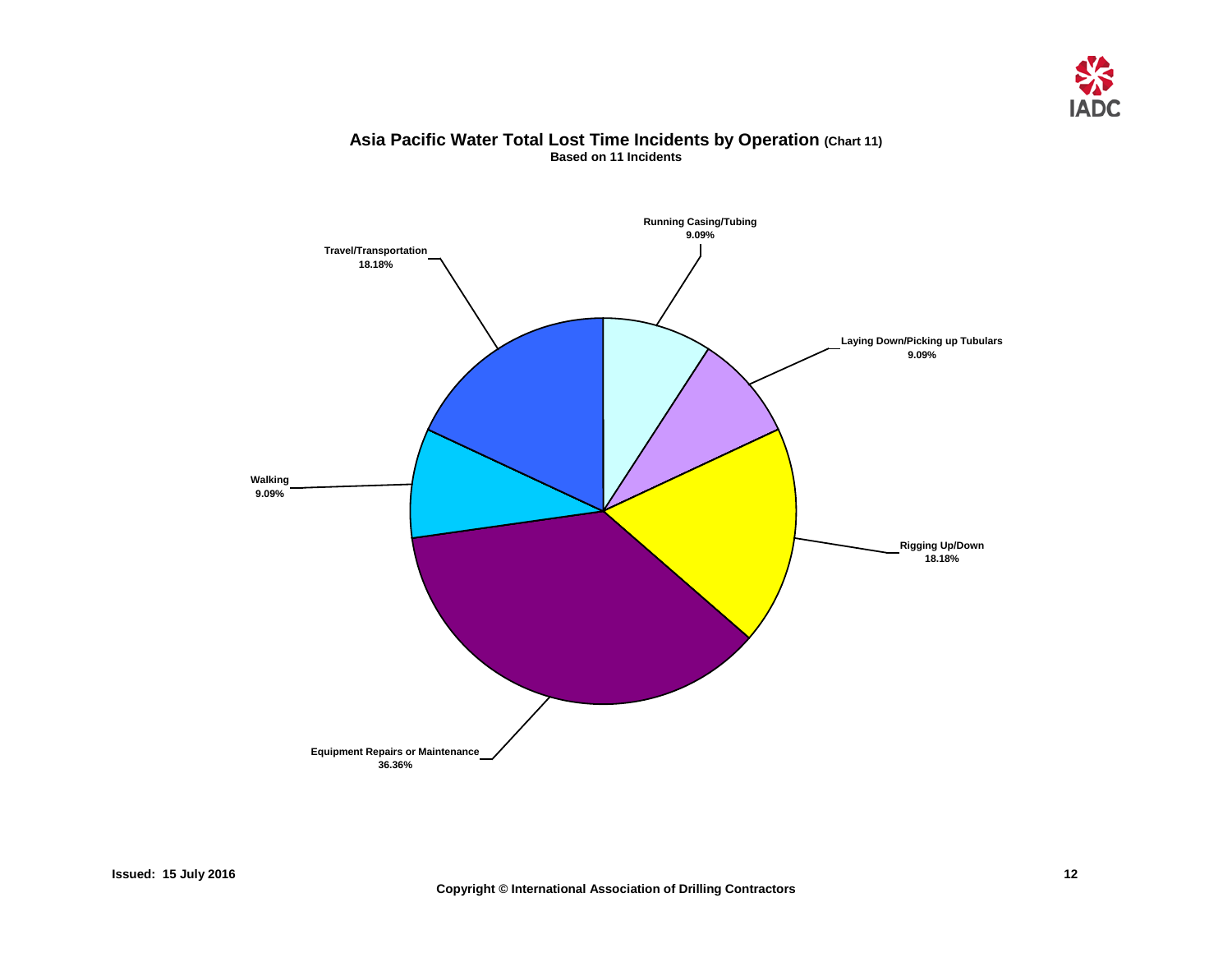

<span id="page-14-0"></span>

#### **Asia Pacific Water Total Recordable Incidents by Operation (Chart 12) Based on 47 Incidents**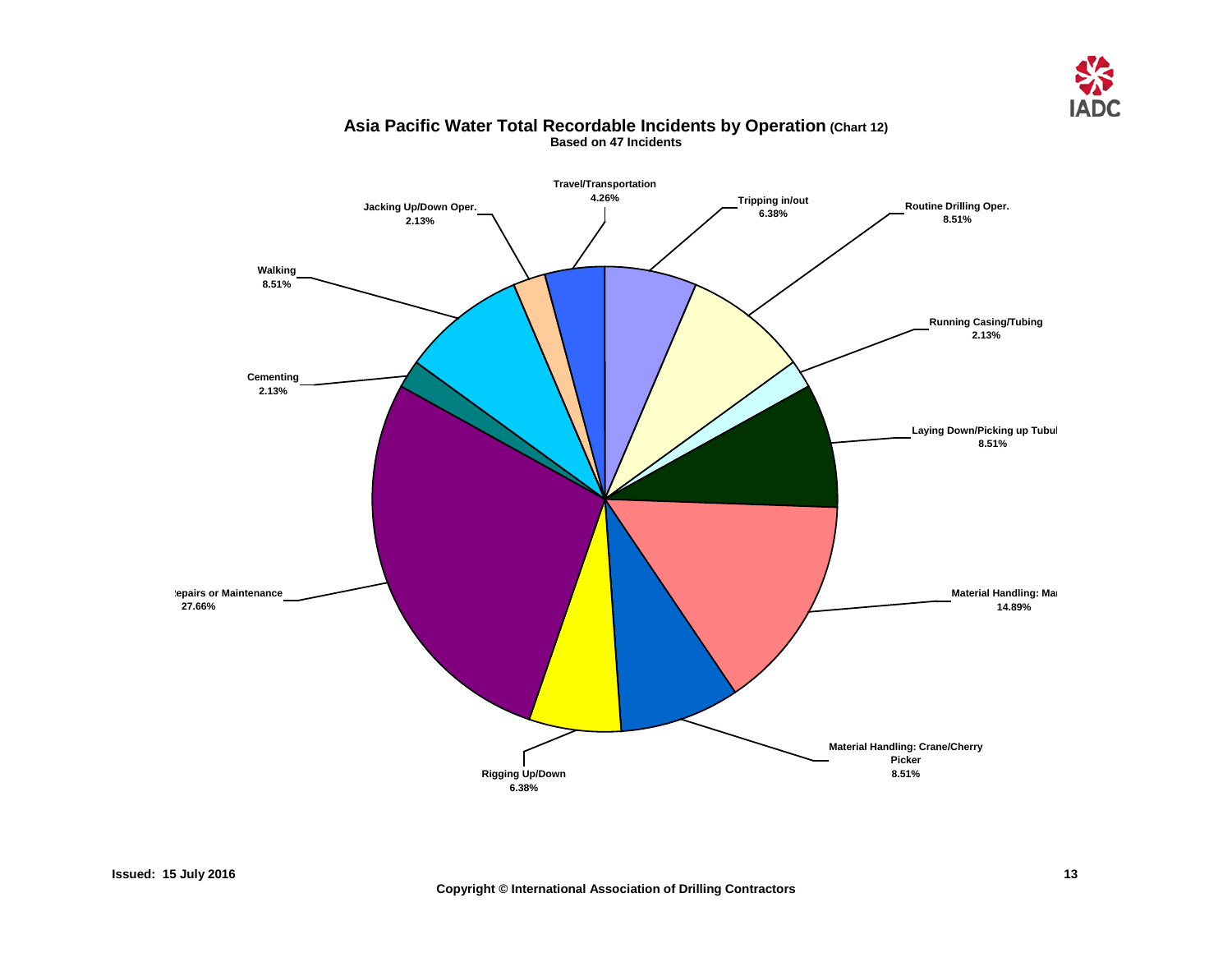

#### **Asia Pacific Water Total Lost Time Incidents by Location (Chart 13) Based on 10 Incidents**

<span id="page-15-0"></span>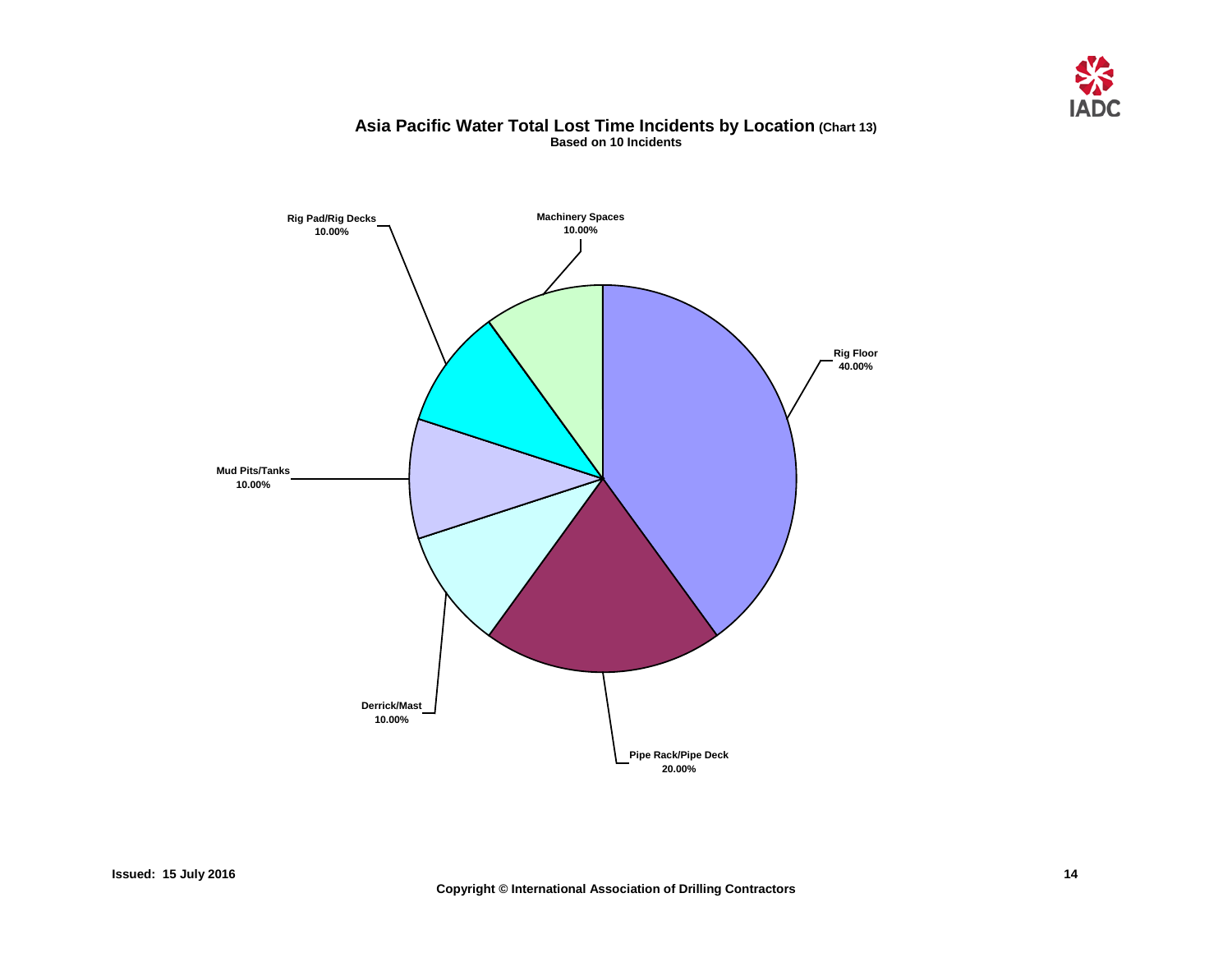

<span id="page-16-0"></span>

#### **Asia Pacific Water Total Recordable Incidents by Location (Chart 14) Based on 48 Incidents**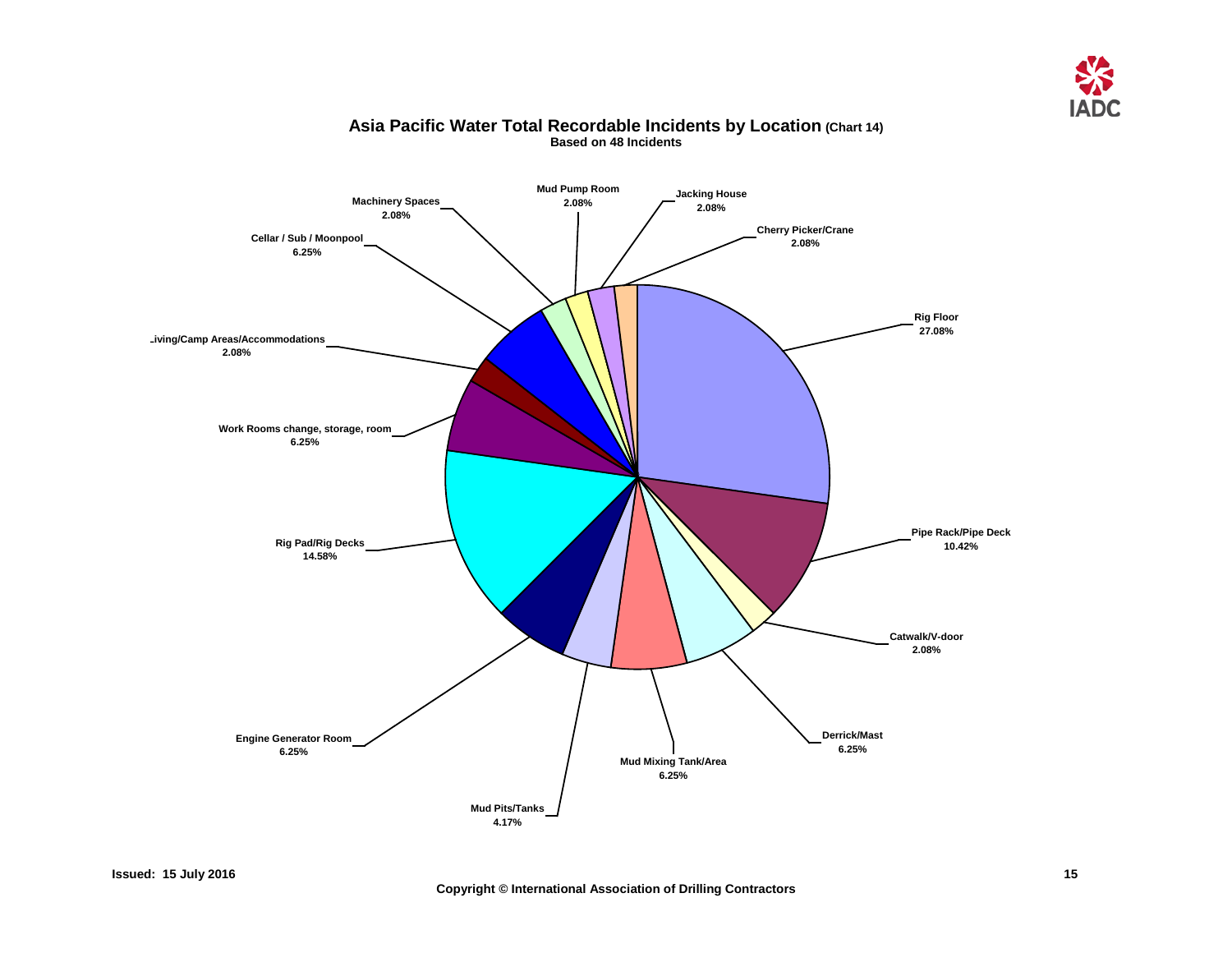

#### **Asia Pacific Water Total Lost Time Incidents by Time in Service (Chart 15) Based on 11 Incidents**

<span id="page-17-0"></span>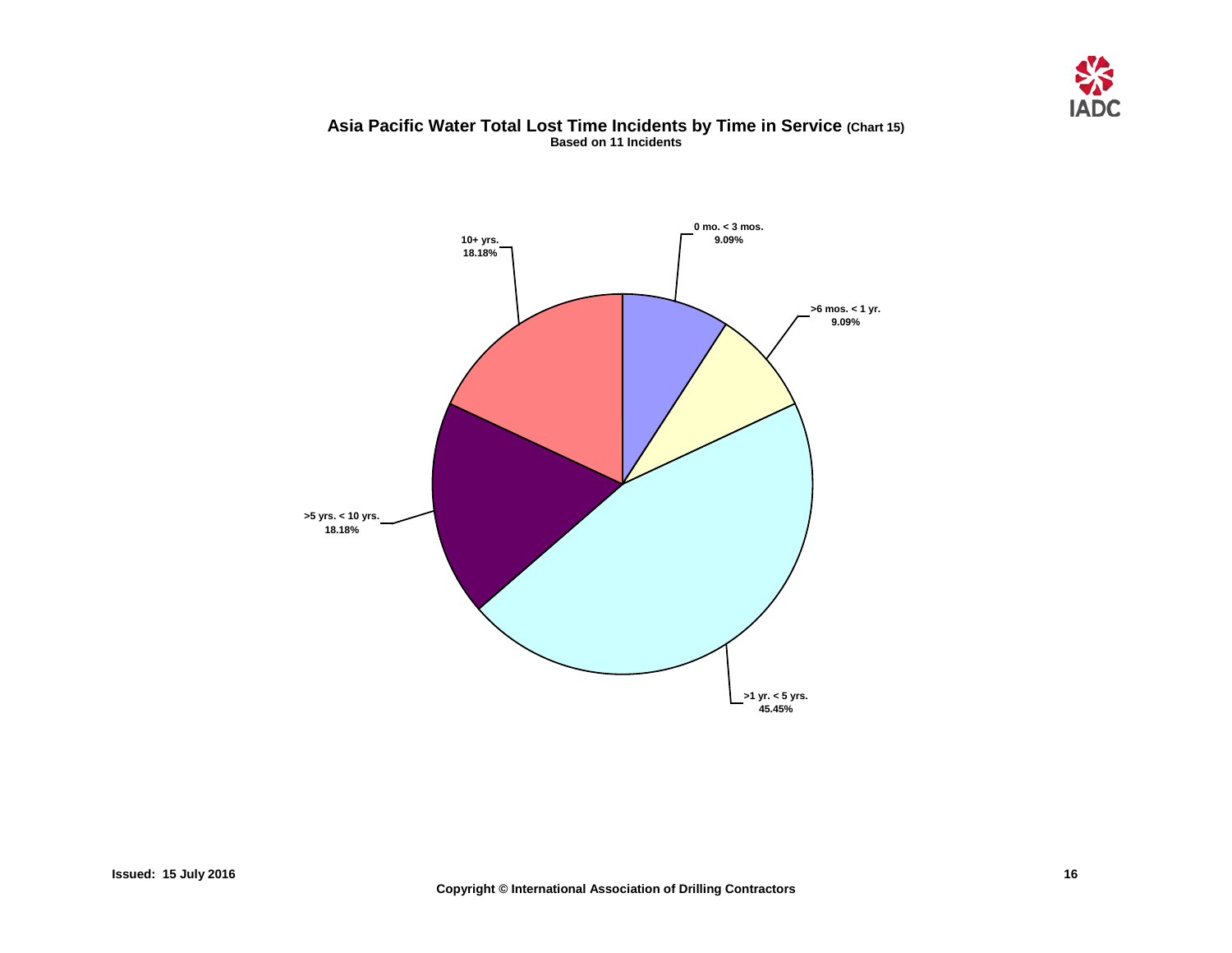

#### **Asia Pacific Water Total Recordable Incidents by Time in Service (Chart 16) Based on 49 Incidents**

<span id="page-18-0"></span>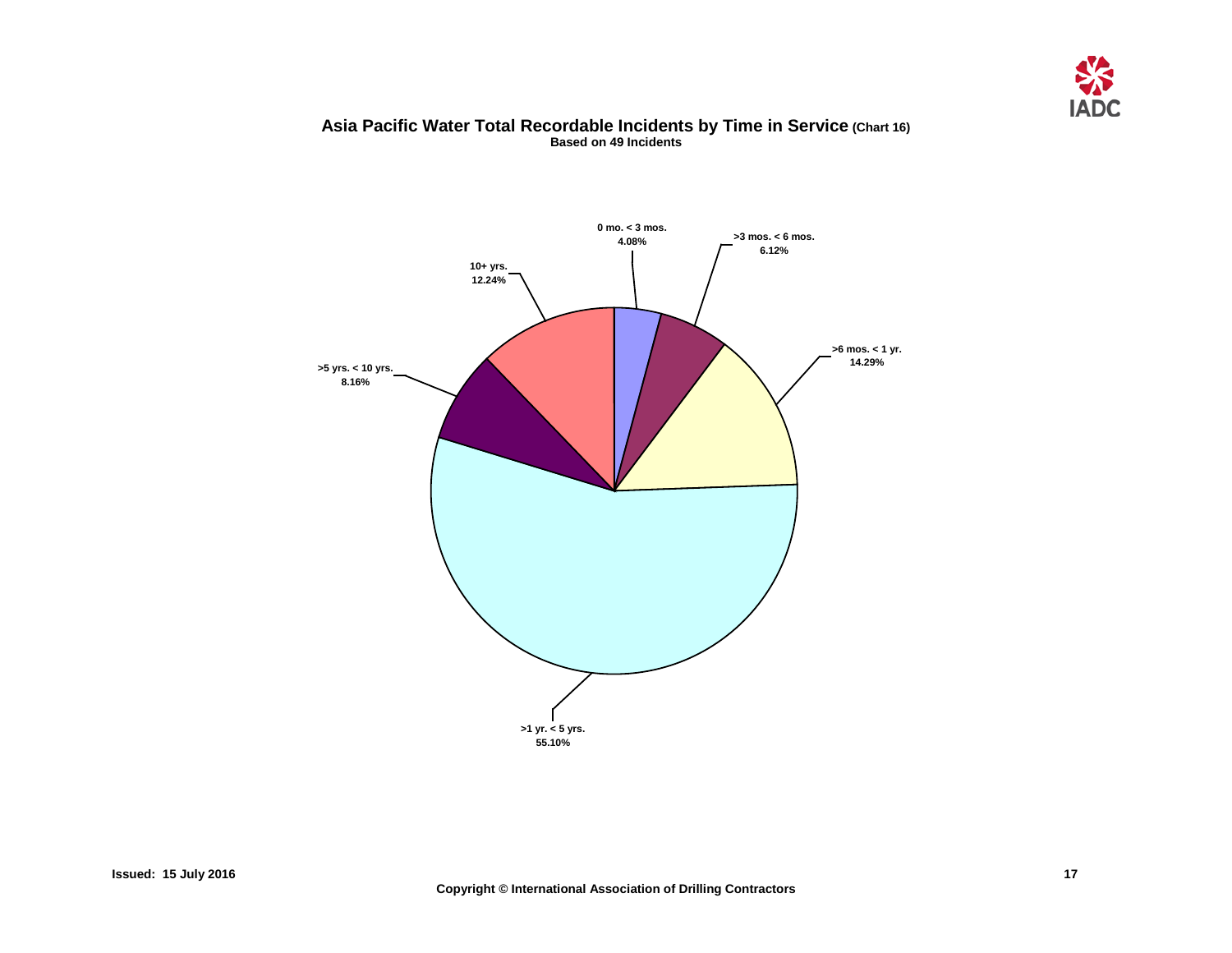

## <span id="page-19-0"></span>**18:00 9.09% 17:00 18.18% 15:00 9.09% 14:00 9.09% 12:00 9.09% 5:00 9.09% 2:00 9.09% 22:00 9.09% 21:00 18.18%**

#### **Asia Pacific Water Total Lost Time Incidents by Time of Day (Chart 17) Based on 11 Incidents**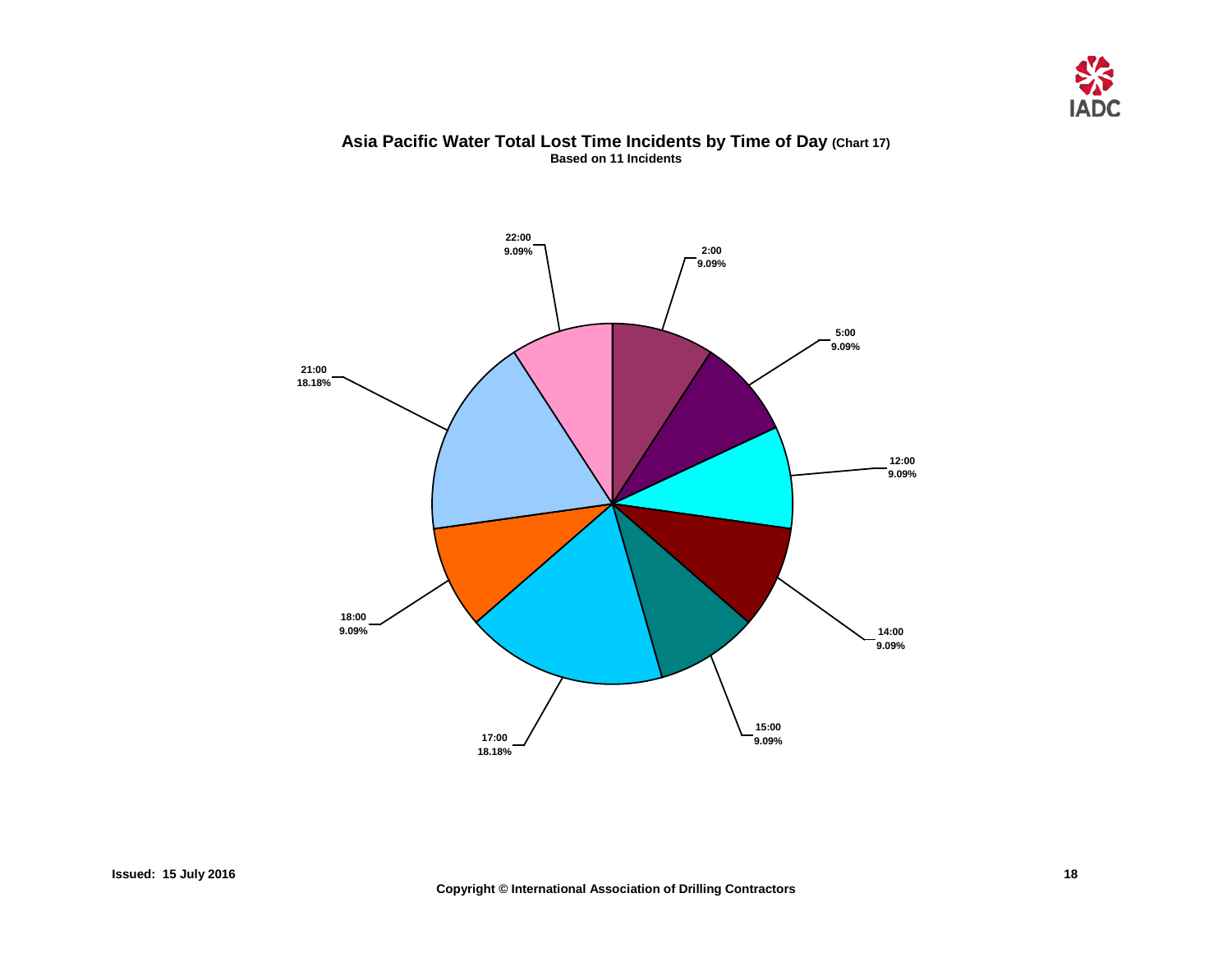

<span id="page-20-0"></span>

#### **Asia Pacific Water Total Recordable Incidents by Time of Day (Chart 18) Based on 49 Incidents**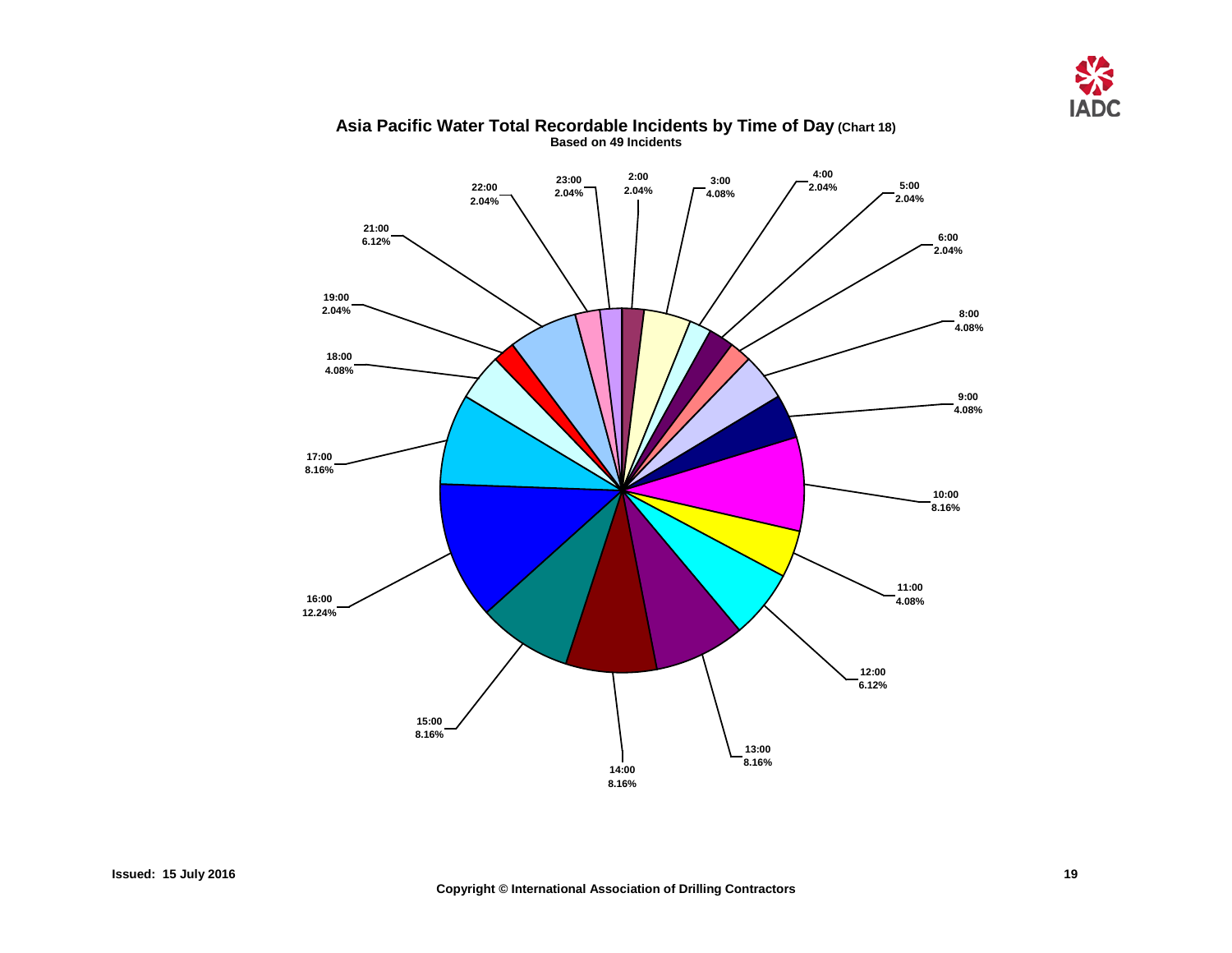

#### **Asia Pacific Water Total Lost Time Incidents by Age (Chart 19) Based on 11 Incidents**